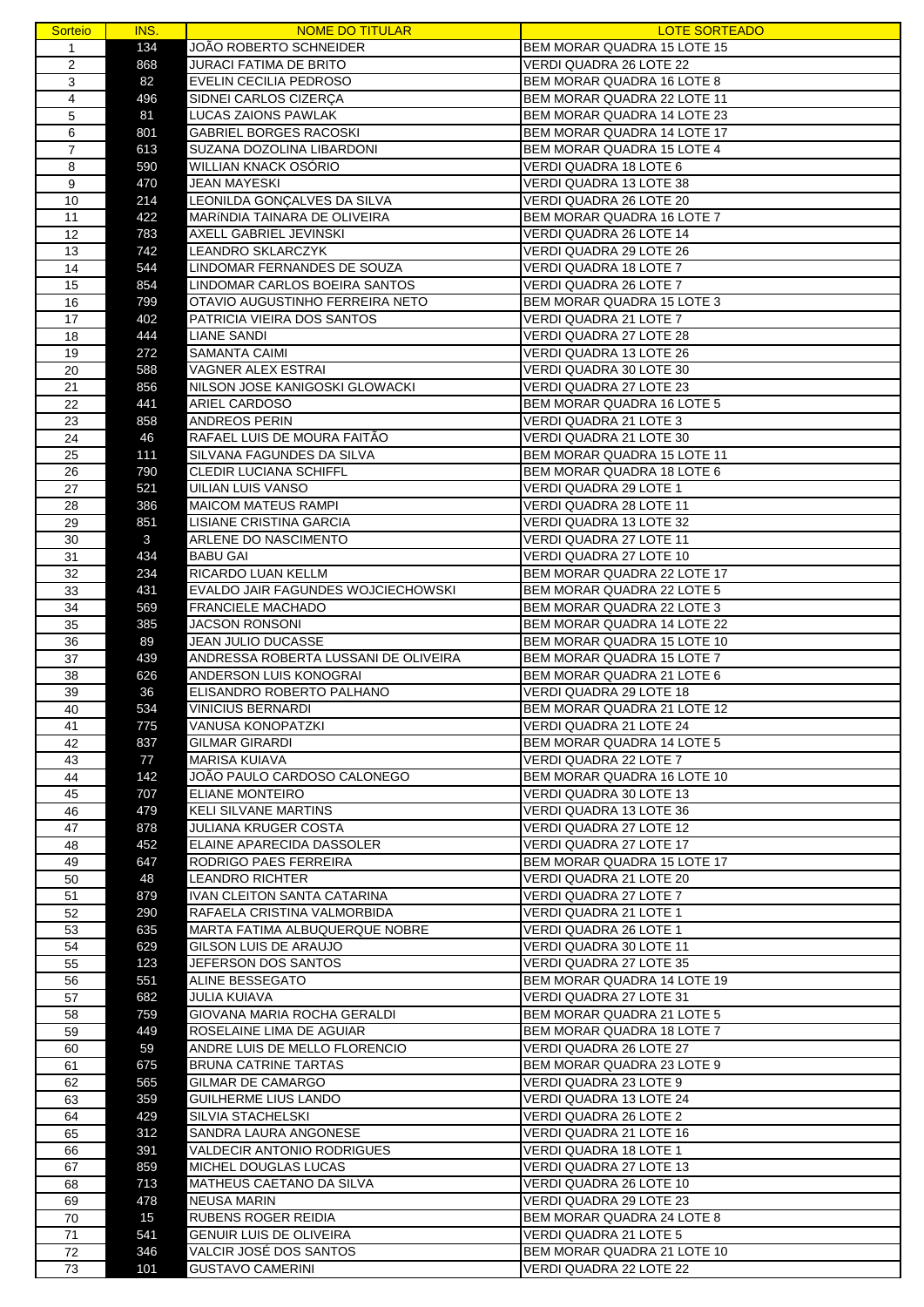| 74         | 685        | DIANDRA PAOLA FRAMENTO                                | BEM MORAR QUADRA 8 LOTE 5                         |
|------------|------------|-------------------------------------------------------|---------------------------------------------------|
| 75         | 466        | DANIEL FERREIRA DE OLIVEIRA                           | VERDI QUADRA 29 LOTE 24                           |
| 76         | 762        | ISADORA MENEGATTI                                     | VERDI QUADRA 30 LOTE 3                            |
| 77         | 910        | EVELINE FATIMA MARTARELO                              | VERDI QUADRA 21 LOTE 18                           |
| 78         | 639        | CLAUDIO ROQUE BIASI                                   | VERDI QUADRA 23 LOTE 2                            |
| 79         | 60         | LEIDEMARA SOARES                                      | BEM MORAR QUADRA 14 LOTE 8                        |
| 80         | 225        | MAIARA HELENA ZABOT                                   | VERDI QUADRA 22 LOTE 2                            |
| 81         | 21         | FELIPE JOSÉ SAMUEL DO NASCIMENTO                      | VERDI QUADRA 26 LOTE 19                           |
| 82         | 404        | JESSICA ALINE OSORIO                                  | BEM MORAR QUADRA 8 LOTE 2                         |
| 83         | 45         | MARINA HELENA BERTUZZI                                | VERDI QUADRA 22 LOTE 5                            |
| 84         | 780        | <b>IVANETE CAETANO</b>                                | <b>BEM MORAR QUADRA 15 LOTE 2</b>                 |
| 85         | 621        | DOUGLAS MATHEUS ARENHARDT EHRLICH                     | VERDI QUADRA 27 LOTE 15                           |
| 86         | 381        | GEANA PAULA KORBUS                                    | VERDI QUADRA 18 LOTE 4                            |
| 87         | 898        | CLEVERTON GIOVANE RODRIGUES                           | BEM MORAR QUADRA 14 LOTE 7                        |
| 88         | 180        | ENIO CLAUDIR WOJCIEKOVSKI                             | VERDI QUADRA 21 LOTE 15                           |
| 89         | 637        | TATIANE DE FATIMA BERNARDI DE MOURA LIMA              | VERDI QUADRA 27 LOTE 26                           |
| 90         | 156        | GIOVANI ALGUSTO VIEIRA                                | BEM MORAR QUADRA 22 LOTE 14                       |
| 91         | 480        | ANA PAULA MATHIACK                                    | VERDI QUADRA 30 LOTE 28                           |
| 92         | 782        | TALYTA MARCON DE OLIVEIRA                             | VERDI QUADRA 29 LOTE 28                           |
| 93         | 468        | <b>BARBARA SPICA PINTO</b>                            | VERDI QUADRA 27 LOTE 18                           |
| 94         | 281        | <b>IVETE FAGUNDES JAVORNIK</b>                        | <b>BEM MORAR QUADRA 21 LOTE 3</b>                 |
| 95         | 132        | <b>GABRIEL LUIS KREPS</b>                             | VERDI QUADRA 21 LOTE 2                            |
| 96         | 628        | BRISAMAR LUIS JACQUES VASCONCELOS                     | BEM MORAR QUADRA 8 LOTE 3                         |
| 97         | 282        | NEUSA MARIA NOGARA DOS REIS                           | VERDI QUADRA 30 LOTE 18                           |
| 98         | 517        | JEFERSON BARRETO                                      | <b>BEM MORAR QUADRA 22 LOTE 4</b>                 |
| 99         | 16         | GUSTAVO CESAR TRZIMAJEWSKI                            | BEM MORAR QUADRA 24 LOTE 9                        |
| 100        | 314        | PEDRO LUIZ MARTINELLI                                 | VERDI QUADRA 27 LOTE 16                           |
| 101        | 608<br>212 | ANA PAULA MOTTER DINIZ<br><b>EVERSON NEUDI CIELLO</b> | VERDI QUADRA 22 LOTE 38<br>VERDI QUADRA 28 LOTE 8 |
| 102        | 471        | CARINA CZIZEWSKI                                      | VERDI QUADRA 26 LOTE 31                           |
| 103<br>104 | 582        | DANIEL ARLINDO KAISER                                 | VERDI QUADRA 21 LOTE 19                           |
| 105        | 239        | MARINEZ TEREZINHA PAVAN MONTEIRO                      | VERDI QUADRA 26 LOTE 1                            |
| 106        | 808        | ERLI BIANCHI BOEIRA                                   | BEM MORAR QUADRA 22 LOTE 10                       |
| 107        | 705        | <b>VIVIANE GOMES</b>                                  | VERDI QUADRA 28 LOTE 9                            |
| 108        | 574        | <b>GABRIEL SALINI</b>                                 | VERDI QUADRA 21 LOTE 17                           |
| 109        | 740        | LUAN ALEX MACHADO                                     | <b>BEM MORAR QUADRA 21 LOTE 4</b>                 |
| 110        | 104        | <b>GERALDO PIETSKI</b>                                | VERDI QUADRA 21 LOTE 13                           |
| 111        | 528        | MARIA ELOA DA SILVA GODINHO                           | VERDI QUADRA 27 LOTE 38                           |
| 112        | 651        | DANIEL FICAGNA KAMINSKI                               | VERDI QUADRA 27 LOTE 1                            |
| 113        | 779        | RAFAEL DE OLIVEIRA PADILHA                            | VERDI QUADRA 26 LOTE 18                           |
| 114        | 732        | TAINARA LARISSA CORDONE                               | VERDI QUADRA 30 LOTE 19                           |
| 115        | 662        | <b>GISELE CAPELETTI</b>                               | BEM MORAR QUADRA 15 LOTE 8                        |
| 116        | 542        | VANESSA CRISTINA MUELLER                              | <b>BEM MORAR QUADRA 18 LOTE 11</b>                |
| 117        | 602        | ALVARO LUIS DA COSTA EMILIANO                         | VERDI QUADRA 29 LOTE 33                           |
| 118        | 384        | ROGERIO PAULA RODRIGUES                               | BEM MORAR QUADRA 18 LOTE 8                        |
| 119        | 458        | ALAN ANTONIO ZATTI                                    | BEM MORAR QUADRA 21 LOTE 9                        |
| 120        | 38         | OZEAS DOS SANTOS PEREIRA                              | VERDI QUADRA 27 LOTE 29                           |
| 121        | 264        | <b>FILIPE KNOB VOSZYL</b>                             | BEM MORAR QUADRA 22 LOTE 18                       |
| 122        | 554        | CARLOS ALBERTO PEREIRA                                | VERDI QUADRA 29 LOTE 20                           |
| 123        | 784        | LEANDRO PAIVA PADILHA                                 | VERDI QUADRA 21 LOTE 26                           |
| 124        | 105        | DIEGO JOÃO CAMPAGNOLO TRUYLIA                         | VERDI QUADRA 26 LOTE 17                           |
| 125        | 668        | CATIANE RIBEIRO DE OLIVEIRA                           | BEM MORAR QUADRA 15 LOTE 9                        |
| 126        | 166        | JULIANA ANTUNES DE OLIVEIRA                           | VERDI QUADRA 22 LOTE 26                           |
| 127        | 131        | CLEUSA DE CAMARGO                                     | VERDI QUADRA 21 LOTE 12                           |
| 128        | 718        | <b>ANDERSON FACCHI</b>                                | BEM MORAR QUADRA 18 LOTE 10                       |
| 129        | 324        | LEANDRO LUIS PALHANO                                  | VERDI QUADRA 22 LOTE 20                           |
| 130        | 777        | <b>MANOEL RAIMONDI</b>                                | VERDI QUADRA 23 LOTE 10                           |
| 131        | 157        | ALINE POMPERMAIER                                     | VERDI QUADRA 30 LOTE 12                           |
| 132        | 456        | SANTO DORIVAL PAIM MARINHO                            | BEM MORAR QUADRA 23 LOTE 7                        |
| 133        | 566        | EVANDRO CESAR DA ROSA                                 | VERDI QUADRA 26 LOTE 4                            |
| 134        | 796        | DAIANE ANGELICA NICOLINI                              | VERDI QUADRA 21 LOTE 21                           |
| 135        | 486        | MAIARA VANESSA RAMPI                                  | <b>BEM MORAR QUADRA 18 LOTE 3</b>                 |
| 136        | 752        | VIVIANE CARLA VEDANA                                  | VERDI QUADRA 21 LOTE 9                            |
| 137        | 819        | CRISTIAN FERREIRA KAMINSKI                            | VERDI QUADRA 30 LOTE 27                           |
| 138        | 195        | ANDRE GUSTAVO DOS SANTOS                              | VERDI QUADRA 13 LOTE 30                           |
| 139        | 836        | MIRIAN DA ROCHA                                       | VERDI QUADRA 23 LOTE 7                            |
| 140        | 197        | HEGON HENRIQUE VALERIUS GALLI                         | VERDI QUADRA 27 LOTE 21                           |
| 141        | 110        | JEAN CARLOS BRANCO                                    | VERDI QUADRA 21 LOTE 25                           |
| 142        | 614        | <b>MARILDES DA ROCHA</b>                              | VERDI QUADRA 26 LOTE 15                           |
| 143        | 257        | ALESSANDRO CAPELESSO                                  | BEM MORAR QUADRA 14 LOTE 6                        |
| 144        | 199        | DENILSON ZATTI DOS SANTOS                             | VERDI QUADRA 29 LOTE 13                           |
| 145        | 502        | JONECIR MARIA MUSKOPF                                 | VERDI QUADRA 21 LOTE 29                           |
| 146        | 183        | GISELE DE BITTENCOURT                                 | VERDI QUADRA 29 LOTE 6                            |
| 147        | 179        | KELLY CRISTINA RODRIGUES                              | BEM MORAR QUADRA 16 LOTE 6                        |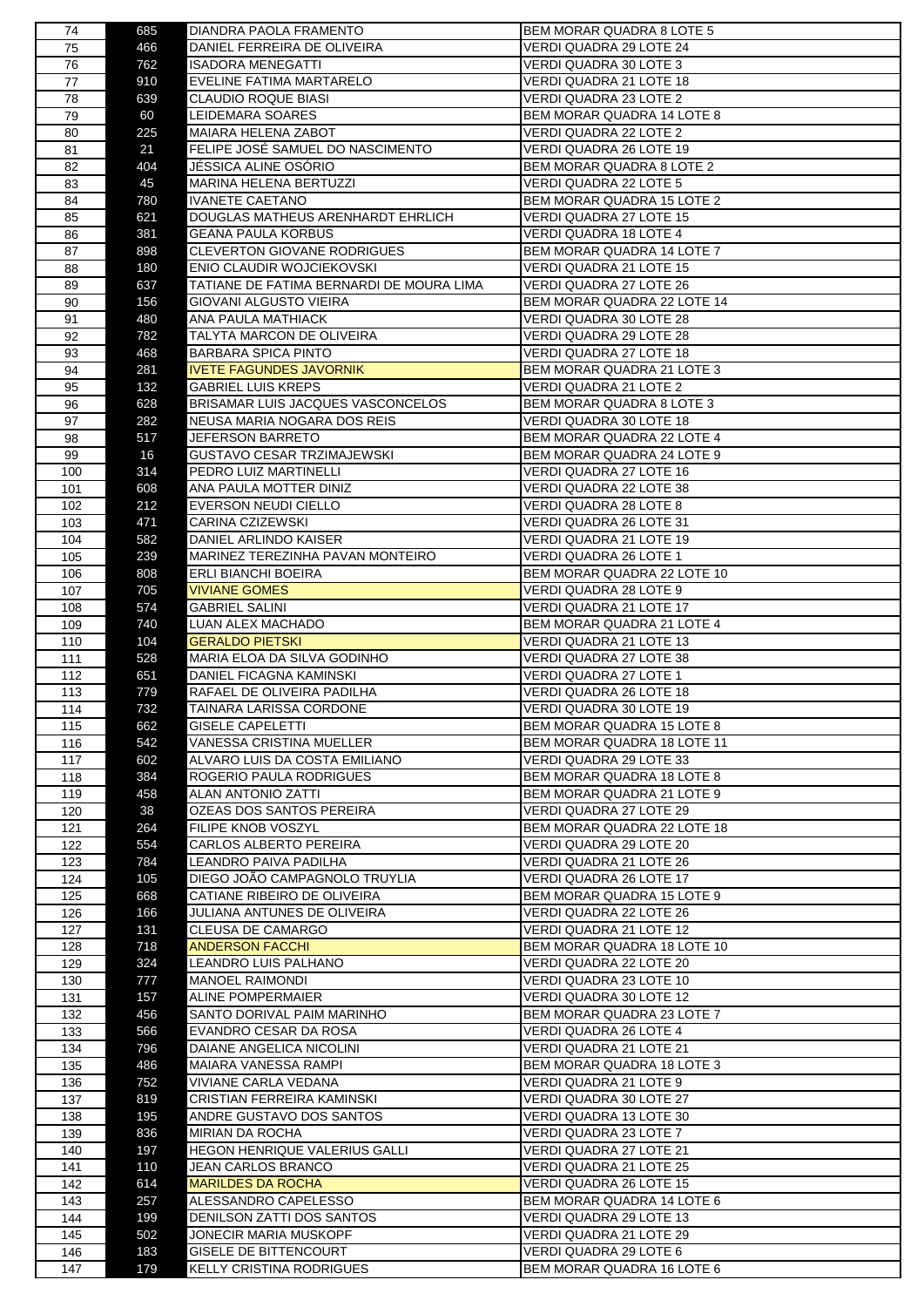| 148 | 86              | ANDREIA PAULA LUCAS                     | BEM MORAR QUADRA 14 LOTE 3                         |
|-----|-----------------|-----------------------------------------|----------------------------------------------------|
| 149 | 506             | CASSIANE HOFMANN                        | VERDI QUADRA 21 LOTE 4                             |
| 150 | 595             | CRISTIANE CARLA PAOLAZZI                | VERDI QUADRA 22 LOTE 21                            |
| 151 | 841             | JONATAN TORTELLI                        | VERDI QUADRA 28 LOTE 4                             |
| 152 | 251             | GIAN CARLOS PANSERA MUNARI              | VERDI QUADRA 29 LOTE 12                            |
|     | 345             | <b>JULIANA LAZZAROTTO</b>               |                                                    |
| 153 |                 |                                         | VERDI QUADRA 26 LOTE 5                             |
| 154 | 469             | CARLOS ALBERTO GARCEZ                   | VERDI QUADRA 18 LOTE 10                            |
| 155 | 597             | ALINE FABIANE FERNANDES DA SILVA        | VERDI QUADRA 28 LOTE 3                             |
| 156 | 510             | THALIA MILENA FACCIO MIGLIORANÇA        | VERDI QUADRA 26 LOTE 9                             |
| 157 | 276             | EZEQUIEL RIBEIRO DE LIMA                | BEM MORAR QUADRA 22 LOTE 7                         |
| 158 | 813             | CATIANE RODRIGUES DA SILVA              | BEM MORAR QUADRA 22 LOTE 16                        |
| 159 | 729             | <b>KARINE GIERTYAS</b>                  | VERDI QUADRA 26 LOTE 29                            |
|     | 664             | CLAUDIANE SONALIO PEREIRA               | VERDI QUADRA 29 LOTE 10                            |
| 160 |                 |                                         |                                                    |
| 161 | 114             | DION KENEDI GRESPAN                     | VERDI QUADRA 28 LOTE 1                             |
| 162 | 739             | JOSÉ DANIEL AMATUZI                     | VERDI QUADRA 26 LOTE 11                            |
| 163 | 80              | <b>FELIPE ZAIONS PAWLAK</b>             | BEM MORAR QUADRA 16 LOTE 12                        |
| 164 | 642             | MAURO DA COSTA SILVA                    | VERDI QUADRA 30 LOTE 36                            |
| 165 | 295             | GRAZIELA VITÓRIA DONIN                  | VERDI QUADRA 30 LOTE 1                             |
| 166 | 503             | LUCIA FATIMA TARTAS                     | VERDI QUADRA 22 LOTE 37                            |
| 167 | 761             | PALOMA TODESCATT SANTOS                 | BEM MORAR QUADRA 18 LOTE 9                         |
| 168 | 368             | <b>HELOISA LANDO</b>                    | VERDI QUADRA 26 LOTE 25                            |
|     |                 |                                         |                                                    |
| 169 | 315             | ANGELBERTO DE ALMEIDA                   | BEM MORAR QUADRA 8 LOTE 4                          |
| 170 | 43              | CHARLINE TAMYS DOS SANTOS ROSSETTO      | VERDI QUADRA 22 LOTE 6                             |
| 171 | 904             | ELAINE FATIMA DOS SANTOS PILOTTO        | VERDI QUADRA 29 LOTE 22                            |
| 172 | 74              | ANDERSON SILVEIRA RODRIGUES             | VERDI QUADRA 22 LOTE 36                            |
| 173 | 399             | LUSETE TEREZINHA BALICKI                | VERDI QUADRA 22 LOTE 3                             |
| 174 | 258             | <b>CHRISTIANE COSTA</b>                 | BEM MORAR QUADRA 18 LOTE 28                        |
| 175 | 447             | GUSTAVO BRUNO JACUNIAK                  | VERDI QUADRA 13 LOTE 31                            |
|     |                 |                                         |                                                    |
| 176 | 51              | JAIMIR MARCOS OZIMBOSKI                 | VERDI QUADRA 23 LOTE 3                             |
| 177 | 491             | ONEI JOSE KRENCZINSKI                   | BEM MORAR QUADRA 18 LOTE 12                        |
| 178 | 638             | ADEMIR DE ALMEIDA                       | VERDI QUADRA 27 LOTE 4                             |
| 179 | 35              | PEDRO PAULO PASINATO                    | BEM MORAR QUADRA 21 LOTE 7                         |
| 180 | 778             | BRUNA KELLY BUENO                       | VERDI QUADRA 22 LOTE 23                            |
| 181 | 443             | GILBERTO JOSE FALCAO                    | VERDI QUADRA 29 LOTE 7                             |
| 182 | 65              | RODRIGO ROSSETTO                        | VERDI QUADRA 30 LOTE 29                            |
| 183 | 522             | LETICIA DA SILVA MIRANDA                | VERDI QUADRA 29 LOTE 19                            |
|     |                 |                                         |                                                    |
| 184 | 390             | DEBORA GOSCH DO AMARAL                  | VERDI QUADRA 22 LOTE 30                            |
| 185 | 547             | ROGERIO LUIZ ANGONEZS                   | BEM MORAR QUADRA 21 LOTE 8                         |
| 186 | 472             | <b>GABRIELA DE BASTOS</b>               | VERDI QUADRA 30 LOTE 17                            |
| 187 | 754             | NEUSA MARIA DE MORAIS                   | VERDI QUADRA 21 LOTE 10                            |
| 188 | 663             | MARCELO LUIZ STEFFEN                    | VERDI QUADRA 23 LOTE 5                             |
| 189 | 56              | DANIEL BUTKA                            | VERDI QUADRA 30 LOTE 16                            |
| 190 | 161             | <b>IVONE FANTIN</b>                     | <b>BEM MORAR QUADRA 22 LOTE 21</b>                 |
| 191 | 861             | WELINGTON RODRIGO BIESEK                | VERDI QUADRA 27 LOTE 22                            |
|     |                 |                                         |                                                    |
| 192 | 640             | <b>GUILHERME ALVIM BARBOSA GARCIA</b>   | <b>VERDI QUADRA 23 LOTE 4</b>                      |
| 193 | 152             | MARINA MIRIAN DA SILVA SNICHELOTTO      | VERDI QUADRA 22 LOTE 31                            |
| 194 | 414             | LUCAS MAFINI                            | VERDI QUADRA 30 LOTE 20                            |
| 195 | 699             | <b>CINTIA RANGEL</b>                    | BEM MORAR QUADRA 15 LOTE 18                        |
| 196 | 339             | <b>NELCI SALETE POLINSKI</b>            | BEM MORAR QUADRA 24 LOTE 7                         |
| 197 | 12 <sub>2</sub> | IGOR DANIEL DALL AGNOL                  | VERDI QUADRA 13 LOTE 37                            |
| 198 | 648             | JONATAN MAICON FERREIRA TABORDA         | VERDI QUADRA 26 LOTE 28                            |
|     | 500             | FLAVIO DE MELLO                         |                                                    |
| 199 |                 | CRISTIANO RODRIGUES ARGENTA             | VERDI QUADRA 27 LOTE 32<br>VERDI QUADRA 29 LOTE 25 |
| 200 | 875             |                                         |                                                    |
| 201 | 188             | SUZIANE JAQUELINE DA LUZ                | BEM MORAR QUADRA 23 LOTE 13                        |
| 202 | 238             | LOURDES SUMAN                           | VERDI QUADRA 28 LOTE 10                            |
| 203 | 741             | ELISANDRO DE QUADROS                    | BEM MOAR QUADRA 23 LOTE 3                          |
| 204 | 798             | KARLA BIONDO FONSECA                    | VERDI QUADRA 22 LOTE 27                            |
| 205 | 321             | ADRIANE SAFONS DO NASCIMENTO            | VERDI QUADRA 26 LOTE 16                            |
| 206 | 615             | APARECIDA RAYMUNDA VAZ VIEIRA BELO      | BEM MORAR QUADRA 17 LOTE 3                         |
| 207 | 516             | ANTONIO CRISTIANO MUNARI                | VERDI QUADRA 31 LOTE 2                             |
|     |                 |                                         |                                                    |
| 208 | 537             | NIDIA ROSELA LARA OLIVAR                | VERDI QUADRA 28 LOTE 7                             |
| 209 | 570             | EDINA FATIMA BUENO                      | VERDI QUADRA 26 LOTE 30                            |
| 210 | 511             | VICENTE GABRIEL BARBOSA SFATOSKI        | VERDI QUADRA 30 LOTE 10                            |
| 211 | 73              | DILOMAR LUIZ MOREIRA BRANCO             | VERDI QUADRA 29 LOTE 31                            |
| 212 | 379             | CHALINE RODRIGUES DO PORTO              | VERDI QUADRA 23 LOTE 11                            |
| 213 | 610             | ROSANGELA BITTENCOURT MENDES DA SILVA   | VERDI QUADRA 13 LOTE 29                            |
| 214 | 696             | NELCI MARIA MOKFA                       | BEM MORAR QUADRA 16 LOTE 4                         |
| 215 | 432             | GABRIELI DOMINGOS                       | VERDI QUADRA 29 LOTE 4                             |
|     |                 |                                         |                                                    |
| 216 | 825             | CLAUDIA HELENA DE SOUZA RIOS DOS SANTOS | VERDI QUADRA 27 LOTE 37                            |
| 217 | 274             | MARLISE PANZENHAGEN FRACARO             | BEM MORAR QUADRA 18 LOTE 2                         |
| 218 | 803             | MAIRON GENTIL DEZORDI                   | VERDI QUADRA 13 LOTE 35                            |
| 219 | 83              | DANIELI KARINA HIPPLER                  | BEM MORAR QUADRA 15 LOTE 13                        |
| 220 | 421             | MARINALVA RIBEIRO SOUZA DIAS            | VERDI QUADRA 26 LOTE 12                            |
| 221 | 720             | ANTONIO CARLOS FAGUNDES                 | VERDI QUADRA 23 LOTE 6                             |
|     |                 |                                         |                                                    |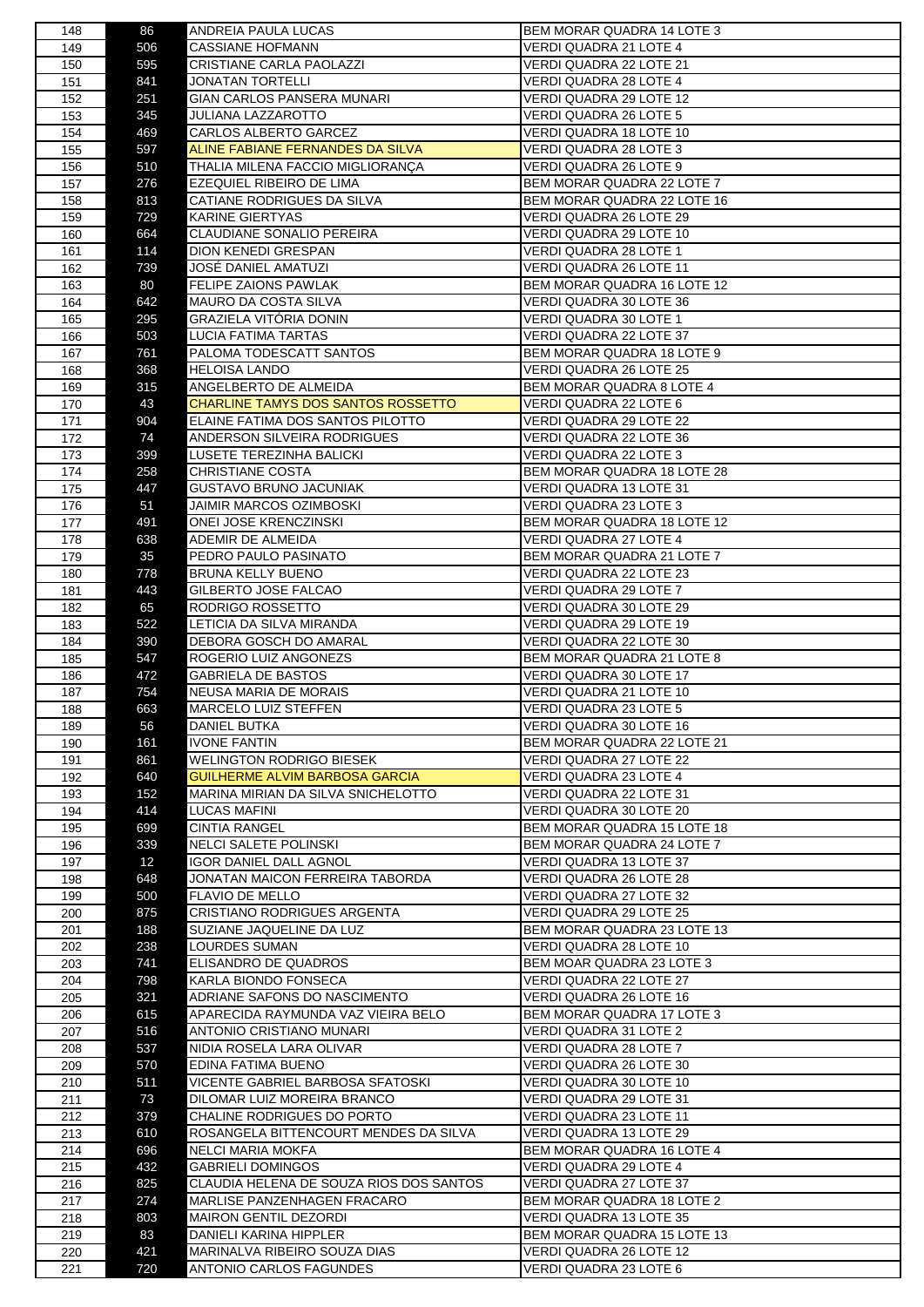| 222        | 802      | ALINE JESSICA DA SILVA DUTRA                           | VERDI QUADRA 28 LOTE 6                             |
|------------|----------|--------------------------------------------------------|----------------------------------------------------|
| 223        | 275      | ANDERSON URGEL DA SILVA                                | <b>BEM MORAR QUADRA 18 LOTE 5</b>                  |
| 224        | 512      | LIDIO LONCZYNSKI                                       | VERDI QUADRA 27 LOTE 14                            |
| 225        | 117      | LUANA DE SOUZA                                         | VERDI QUADRA 26 LOTE 13                            |
| 226        | 318      | ADIRLEI ZARPELON                                       | VERDI QUADRA 29 LOTE 21                            |
| 227        | 679      | NACHELE PALAVICINI BUENO                               | BEM MORAR QUADRA 15 LOTE 14                        |
|            |          |                                                        |                                                    |
| 228        | 293      | ANTONIO GILMAR DUARTE                                  | VERDI QUADRA 27 LOTE 27                            |
| 229        | 540      | RAIANA PAULA BABINSKI                                  | VERDI QUADRA 30 LOTE 9                             |
| 230        | 79       | MOISES RODRIGUES DOS SANTOS                            | BEM MORAR QUADRA 23 LOTE 6                         |
| 231        | 178      | HELENA MARIA ZANDAVALLI MORANDI                        | VERDI QUADRA 13 LOTE 39                            |
| 232        | 482      | MARLON JOSÉ MARMENTINI                                 | BEM MORAR QUADRA 22 LOTE 15                        |
| 233        | 552      | LUANA RONSONI                                          | BEM MORAR QUADRA 22 LOTE 13                        |
| 234        | 169      | ADENILZE DA FRÉ                                        | VERDI QUADRA 27 LOTE 33                            |
|            |          |                                                        |                                                    |
| 235        | 738      | DIEGO BERGONSI                                         | VERDI QUADRA 29 LOTE 5                             |
| 236        | 360      | <b>ALISSON CAVANHI</b>                                 | BEM MORAR QUADRA 22 LOTE 9                         |
| 237        | 776      | ODAIR JOSE DA ROSA                                     | VERDI QUADRA 21 LOTE 23                            |
| 238        | 555      | JURANDIR SANTO TEIXEIRA                                | BEM MORAR QUADRA 23 LOTE 8                         |
| 239        | 370      | ANDRE STIEVEN                                          | VERDI QUADRA 13 LOTE 27                            |
| 240        | 367      | LUIZ JOÉLCIO MARQUES                                   | BEM MORAR QUADRA 15 LOTE 21                        |
| 241        | 327      | KAOAN RODRIGO DAL PONTE                                | VERDI QUADRA 18 LOTE 11                            |
| 242        | 559      | DAIANE ANGELA CADORE                                   | VERDI QUADRA 27 LOTE 3                             |
| 243        | 581      | LUIZ HENRIQUE LEITE                                    | VERDI QUADRA 29 LOTE 27                            |
|            |          |                                                        | BEM MORAR QUADRA 14 LOTE 20                        |
| 244        | 896      | SIRLENE RODRIGUES                                      |                                                    |
| 245        | 176      | <b>FLAVIO JOSE COMARELLA</b>                           | BEM MORAR QUADRA 22 LOTE 6                         |
| 246        | 901      | FRANCIELE BASTOS DOMANSKI                              | VERDI QUADRA 21 LOTE 28                            |
| 247        | 488      | VANUSA FATIMA MEIRELES MACHADO                         | VERDI QUADRA 27 LOTE 36                            |
| 248        | 159      | MARCELA MACIEL SIQUEIRA                                | VERDI QUADRA 18 LOTE 9                             |
| 249        | 39       | CARLOS EDUARDO DA PAZ                                  | VERDI QUADRA 21 LOTE 27                            |
| 250        | 355      | <b>LETICIA SPITZER</b>                                 | VERDI QUADRA 22 LOTE 1                             |
|            | 306      | MATHEUS RODRIGUES DA ROSA                              | VERDI QUADRA 31 LOTE 1                             |
| 251        |          |                                                        |                                                    |
| 252        | 607      | VOLNEI RICARDO SOARES DA SILVA                         | VERDI QUADRA 27 LOTE 6                             |
| 253        | 536      | ANDRESSA MAZEVSKI                                      | VERDI QUADRA 27 LOTE 25                            |
| 254        | 347      | <b>ESTER ROOS TITON</b>                                | VERDI QUADRA 27 LOTE 19                            |
| 255        | 630      | ANDRÉ ROBERTO GATTO                                    | VERDI QUADRA 22 LOTE 29                            |
| 256        | 88       | DORISETE DE OLIVEIRA                                   | VERDI QUADRA 13 LOTE 28                            |
| 257        | 17       | CHRISTIAN BRENO ZUCCHI GARDINO                         | VERDI QUADRA 23 LOTE 32                            |
| 258        | 905      | <b>EDSON TAINAN FERREIRA</b>                           | BEM MORAR QUADRA 15 LOTE 16                        |
| 259        | 163      | CHAIANE HENRIQUE DA SILVA                              | VERDI QUADRA 29 LOTE 8                             |
|            |          |                                                        |                                                    |
| 260        | 848      | <b>MICHELE OLIVEIRA</b>                                | VERDI QUADRA 22 LOTE 4                             |
| 261        | 230      | MARCELO CARLOS MANFREDINI                              | BEM MORAR QUADRA 14 LOTE 4                         |
| 262        | 632      | FABIANO COGHETTO DE ALMEIDA                            | BEM MORAR QUADRA 23 LOTE 17                        |
| 263        | 505      | EDUARDO ALDENIR MOREIRA                                | BEM MORAR QUADRA 17 LOTE 7                         |
| 264        | 832      | <b>JEAN LUCAS CAMPOS</b>                               | VERDI QUADRA 30 LOTE 37                            |
| 265        | 393      | CELSO BERNARDI JUNIOR                                  | VERDI QUADRA 27 LOTE 24                            |
| 266        | 494      | PAULA DE MARQUES                                       | VERDI QUADRA 27 LOTE 9                             |
| 267        | 865      | GIZIELI WESCHENFELDER GONÇALVES                        | BEM MORAR QUADRA 22 LOTE 12                        |
| 268        | 846      | NATHALIA GONÇALVES SPAGNOL                             | VERDI QUADRA 13 LOTE 40                            |
|            |          |                                                        |                                                    |
| 269        | 694      | <b>MARLI FATIMA LOPES</b>                              | VERDI QUADRA 22 LOTE 28                            |
| 270        | 31       | WANIA APARECIDA KAZMIROWSKI                            | VERDI QUADRA 27 LOTE 5                             |
| 271        | 455      | ROSANE PEREIRA                                         | VERDI QUADRA 29 LOTE 11                            |
| 272        | 244      | DANIELA IERKE LARA                                     | <b>VERDI QUADRA 18 LOTE 8</b>                      |
| 273        | 255      |                                                        |                                                    |
|            |          | <b>OSCAR SCHELSKI</b>                                  | BEM MORAR QUADRA 18 LOTE 13                        |
| 274        | 671      | FRANCISCO LOIOLA DE ARAUJO                             | VERDI QUADRA 30 LOTE 38                            |
|            |          |                                                        |                                                    |
| 275        | 497      | CASSIANO DOS SANTOS                                    | BEM MORAR QUADRA 23 LOTE 4                         |
| 276        | 459      | STEFFANY DOS SANTOS                                    | VERDI QUADRA 29 LOTE 9                             |
| 277        | 363      | NICHELE SEPINHIKI                                      | VERDI QUADRA 29 LOTE 16                            |
| 278        | 899      | CLAUDIMIR JOSÉ PRIOR                                   | VERDI QUADRA 27 LOTE 8                             |
| 279        | 106      | JÉSSICA LEONICE ALVES FIGUEIRÓ                         | BEM MORAR QUADRA 14 LOTE 10                        |
| 280        | 365      | ERCULES JOÃO FORTUNA BORREA                            | VERDI QUADRA 27 LOTE 2                             |
| 281        | 568      | ERNESTO BIDERMANN GRANDO                               | VERDI QUADRA 26 LOTE 3                             |
| 282        | 380      | JEFERSON ROSA PINTO                                    | VERDI QUADRA 26 LOTE 24                            |
| 283        | 474      | LEONARDO HENRIQUE TRINDADE                             | BEM MORAR QUADRA 22 LOTE 20                        |
| 284        |          |                                                        |                                                    |
|            | 309      | ROSICLEIA MORETTO                                      | VERDI QUADRA 22 LOTE 25                            |
| 285        | 731      | JOSIANE FATIMA ALBUQUERQUE                             | VERDI QUADRA 18 LOTE 3                             |
| 286        | 398      | PAULA DE LIMA CICHACZEWSKI                             | VERDI QUADRA 29 LOTE 17                            |
| 287        | 72       | NEUZELIO DOS SANTOS                                    | VERDI QUADRA 26 LOTE 23                            |
| 288        | 383      | FERNANDO PICOLI                                        | VERDI QUADRA 29 LOTE 14                            |
| 289        | 303      | <b>VIVIAN CARMEN RIGO</b>                              | VERDI QUADRA 29 LOTE 32                            |
| 290        | 305      | CARINE ZORZI DIAS DE ABREU                             | VERDI QUADRA 26 LOTE 6                             |
|            |          | GILDO GARDINO                                          | BEM MORAR QUADRA 17 LOTE 8                         |
| 291        | 165      |                                                        |                                                    |
| 292        | 248      | VANDERLEIA JOANA ZANGRANDE                             | VERDI QUADRA 21 LOTE 6                             |
| 293        | 903      | GILBERTO CASTRO                                        | BEM MORAR QUADRA 17 LOTE 6                         |
| 294<br>295 | 636<br>4 | MARCIO ANTUNES DOS SANTOS<br>LUAN SAIMON SKRZEK MODENA | VERDI QUADRA 27 LOTE 34<br>VERDI QUADRA 30 LOTE 21 |